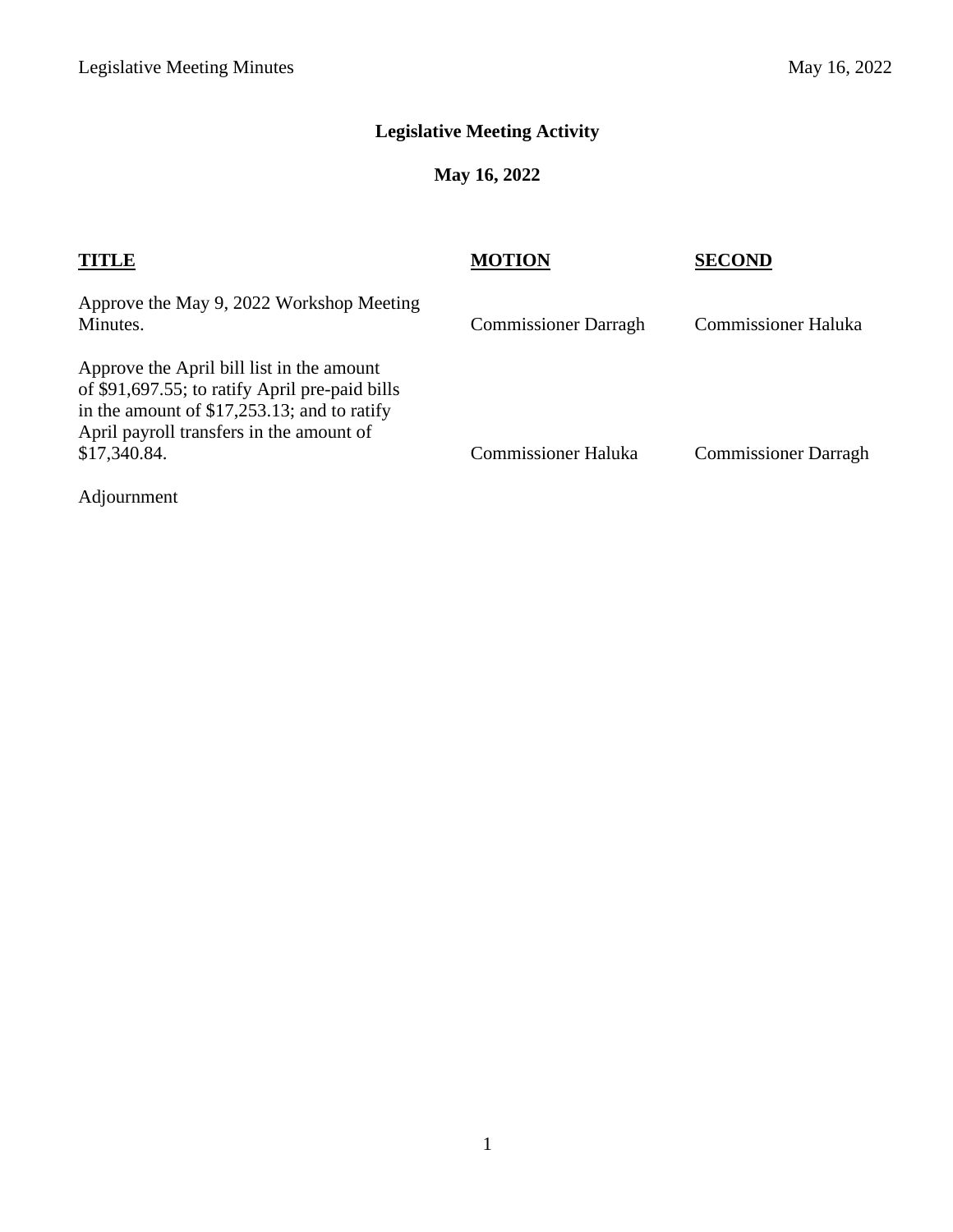### **TOWNSHIP OF ALEPPO**

### **LEGISLATIVE MEETING MINUTES**

### **May 16, 2022**

### **CALL TO ORDER:**

President George Jones called the meeting to order at 7:00 p.m. with the Pledge of Allegiance and roll call. Those in attendance were Commissioner Darragh, Commissioner Judy Haluka, Solicitor Harlan Stone, Manager Gwen Patterson, and Secretary Patty Krecek. Commissioner Richert was not in attendance. Vice President Arthur Williams arrived at 7:02 p.m. President Jones announced that the meeting is being recorded.

#### **MINUTES:**

Commissioner Darragh made a motion to approve the May 9, 2022 Workshop Meeting Minutes. Commissioner Haluka seconded. The motion passed unanimously.

### **REPORTS**

#### **POLICE:**

Ohio Township Chief Joseph Hanny gave the report for the month of April. There were 89 calls, which included 57 EMS assists, 11 traffic citations, and calls for pets running loose. Chief Hanny reminded everyone that dogs need to be on leashes. The report was accepted.

### **EMERGENCY MANAGEMENT:**

No report.

### **PUBLIC WORKS:**

Supervisor Tim Scott provided a brief summary for the month of April. The detailed report was provided to the Board. The report was accepted.

#### **COMMUNICATIONS:**

No report.

### **PLANNING/ZONING:**

Manager Patterson said the revised Zoning Ordinance has been sent to Allegheny County for their 45-day review. She said the Ordinance has to be advertised for adoption no less than 30 days before and no closer than seven days before the date of adoption. Manager Patterson said the target date of adoption for the Ordinance is still June 20, 2022, at the Legislative Meeting and there will be a public hearing before the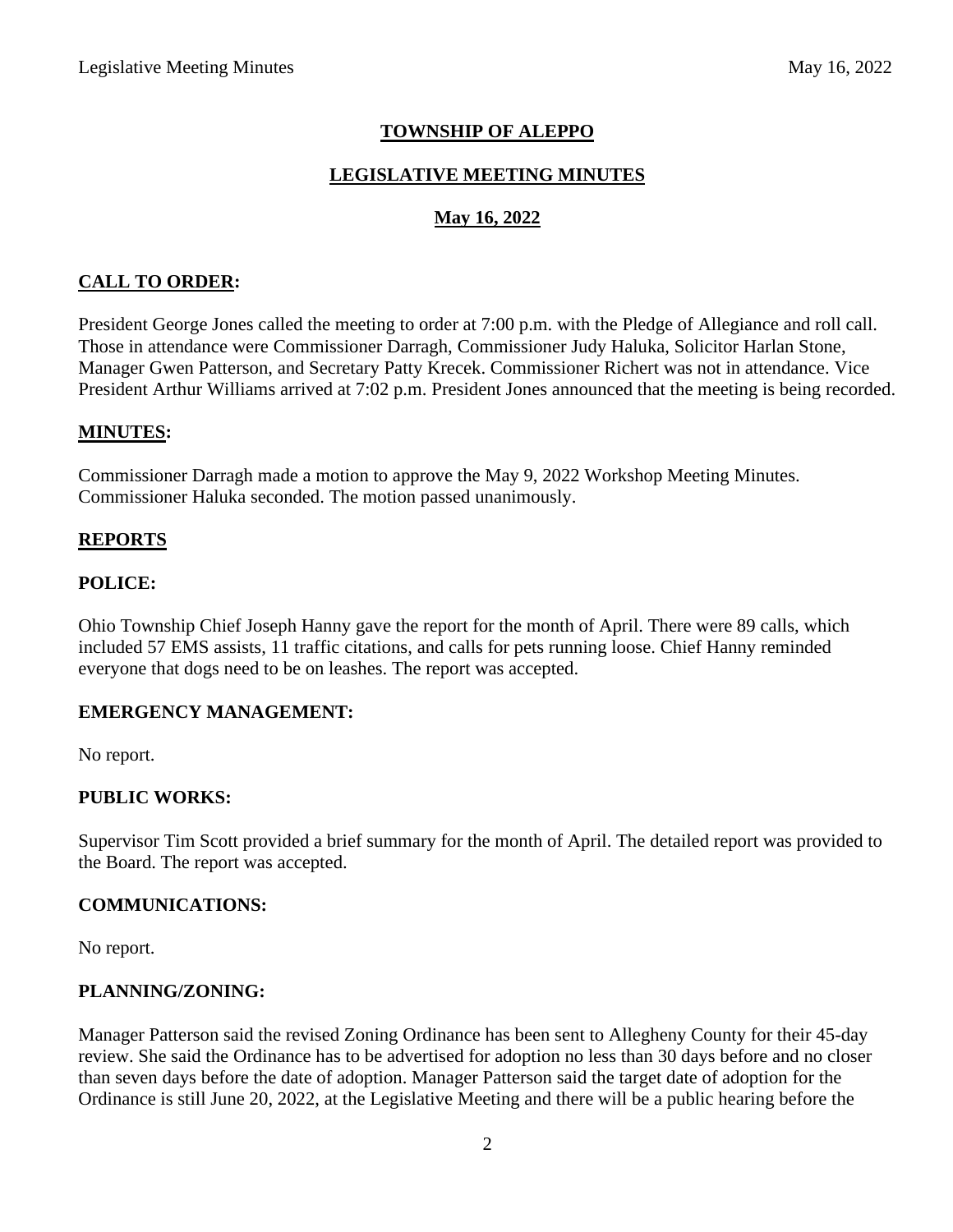meeting. She said she will be sending letters to all property owners whose properties are changing Zoning Districts.

Manager Patterson said there is still a vacancy on the Planning Commission. She said any resident who is interested in the opening should contact her.

### **TAX COLLECTOR/TREASURER:**

Manager Patterson provided a brief summary for the month of April. The detailed reports were provided to the Board. The report was accepted.

### **FINANCE:**

Commissioner Haluka made a motion to approve the April bill list in the amount of \$91,697.55; to ratify April pre-paid bills in the amount of \$17,253.13; and to ratify April payroll transfers in the amount of \$17,340.84. Commissioner Darragh seconded. The motion passed unanimously.

### **ALEPPO TOWNSHIP AUTHORITY:**

No report.

### **QUAKER VALLEY AMBULANCE AUTHORITY:**

Commissioner Haluka said this year is the  $50<sup>th</sup>$  anniversary of the Ambulance Authority, and she and Mary Carolyn Nash are on the committee that is planning a celebration in October. The report was accepted.

### **QVCOG:**

Vice President Williams provided the following update on the Route 65 Corridor: It was going to be from the McKees Rocks Bridge to Rochester; however, it might be extended past Rochester about another 30 miles.

Manager Patterson provided the Executive Director's Report for May 2022 to the Board. President Jones asked about the utilization of the glass recycling bin. Manager Patterson said the glass recycling bin is being well used and people are not polluting the dumpster with items other than glass. She also said the COG is opening a second glass recycling dumpster on May 28, 2022, in Avalon Borough at 629 New Brighton Road.

Manager Patterson said the Waste Management Recycling Facility tour was cancelled because of weather and has been rescheduled to June 1, 2022. She said if anyone is interested in attending, contact her.

The report was accepted.

### **SOLICITOR:**

No report.